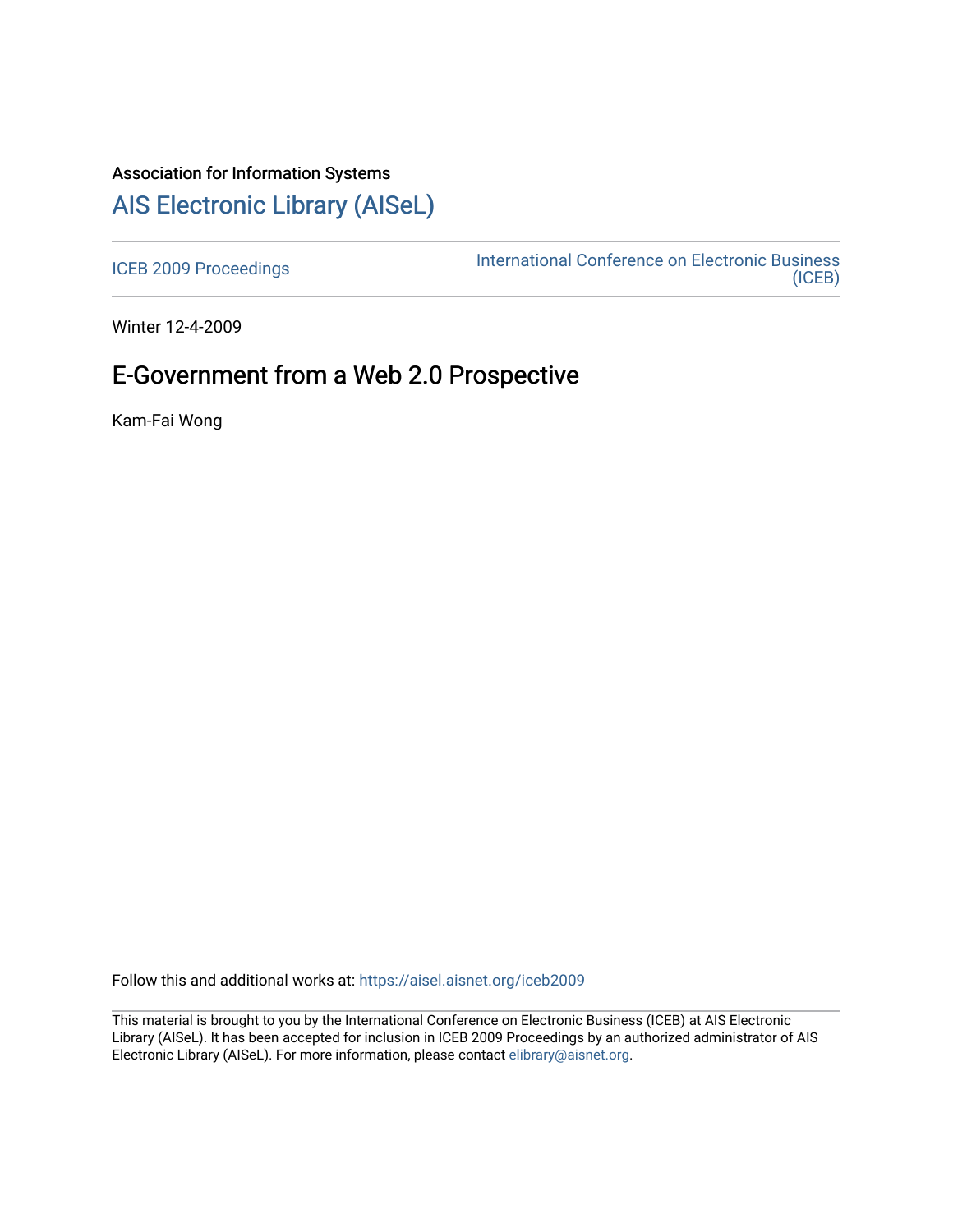## **E-GOVERNMENT FROM A WEB 2.0 PROSPECTIVE**

Kam-Fai Wong

Centre for Innovation and Technology (CINTEC) Faculty of Engineering, The Chinese University of Hong Kong, Shatin, N.T.

### **Introduction**

*"Web 2.0……refers to a supposed second-generation of Internet-based Services ……… that emphasize online collaboration and sharing among users." [Wikipedia]* 

The proliferation of Web 2.0 has brought about drastic changes in the Internet culture worldwide. Today, users no longer only regard the WWW a globally distributed information-base, where they 'surf' for useful information; but also a timely information exchange platform for interactive communication. The operation of Web 2.0 is based on the philosophy of "evolution of knowledge". Taking Wikipedia [1] an on-line encyclopedia as an example, any users can freely and openly contribute their ideas in the evolution process. Thus today information over WWW is practically owned by the users rather than by the information owners themselves as previously in Web 1.0.

Under the Web 2.0 culture, Internet users increasingly form groups and communities on-line based on their common interests and interact among themselves. . Typical channels for this purpose include MSM for on-line interaction [2]; Friendster for establishing friendships [3]; Weblog for knowledge and ideas sharing [4]. These e-communities, large or small, are comprised of users with diversified education and cultural backgrounds. An ensemble of e-communities in turn comprises an e-society. Similar to real world societies, any environments populated with people with different beliefs, interests and values of judgment would inevitably lead to disagreements, arguments or even confrontations. Different e-communities may adopt different ways to express their disagreements and some of them may choose to do it violently, e.g. mail-bombs, virus, etc. To prevent violence and vandalism in a real world society, the government pays a crucial role. It often endeavors to understand the problems and needs of its citizens in order to design suitable services and facilities to fulfill them. The same applies to an e-society, the e-Government should discover the same of its e-communities and e-citizens; analyze them and provide appropriate e-services and e-facilities to establish a healthy and harmonious living co-existing environment.

How to understand the behavior of e-citizens? This lays down the objective of this article. The rest of this document introduces two key technologies, namely social network analysis and opinion mining for the said purpose.

#### **Social Network Analysis**

*"Social Network………Social networking also refers to a category of Internet applications to help connect friends, business partners, or other individuals together using a variety of tools. These applications, known as on-line social networks are becoming increasingly popular." [Wikipedia]* 

Fundamentally, social network analysis is not a new concept. It has been widely applied in social science domain, where researchers design models to represent relationships among people and identifying properties about a network (i.e. community) or individual in the network [5], e.g.

Connectivity models how people are connected to one another in a network;

Centrality models how people influence others most in the network; and

Authoritativity models how people are referenced in the network.

And Etc.

On the WWW, networks of people and objects form an e-society. Within a network, people and objects interact dynamically. In general, the following types of interactions take place regularly:

People-People Interactions, e.g. users include each other as contacts in MSN messenger;

Object-Object Interactions, e.g. blog posts cites other blog posts in Weblogs; and

People-Object Interactions, e.g. users create bookmarks for uploaded photos in Flickr [6]

Object-People Interactions, e.g. on-line payment.

As people and object communicate, vast amount of data about the people, objects and their interactions can provide invaluable information in many applications. For example, information for suggesting a new book to potential customers in e-CRM (customer relationship management); for sales predication in e-business; for identifying people/communities with prejudice behaviors in e-security; for recommending authoritative domain experts/departments for better collaboration between e-citizens in e-government; etc.

Traditional social network analysis approaches, however, are mostly conducted subjectively based on interviews and/or questionnaires over a small population size. They are not directly applicable to investigating the WWW, which involves thousands,